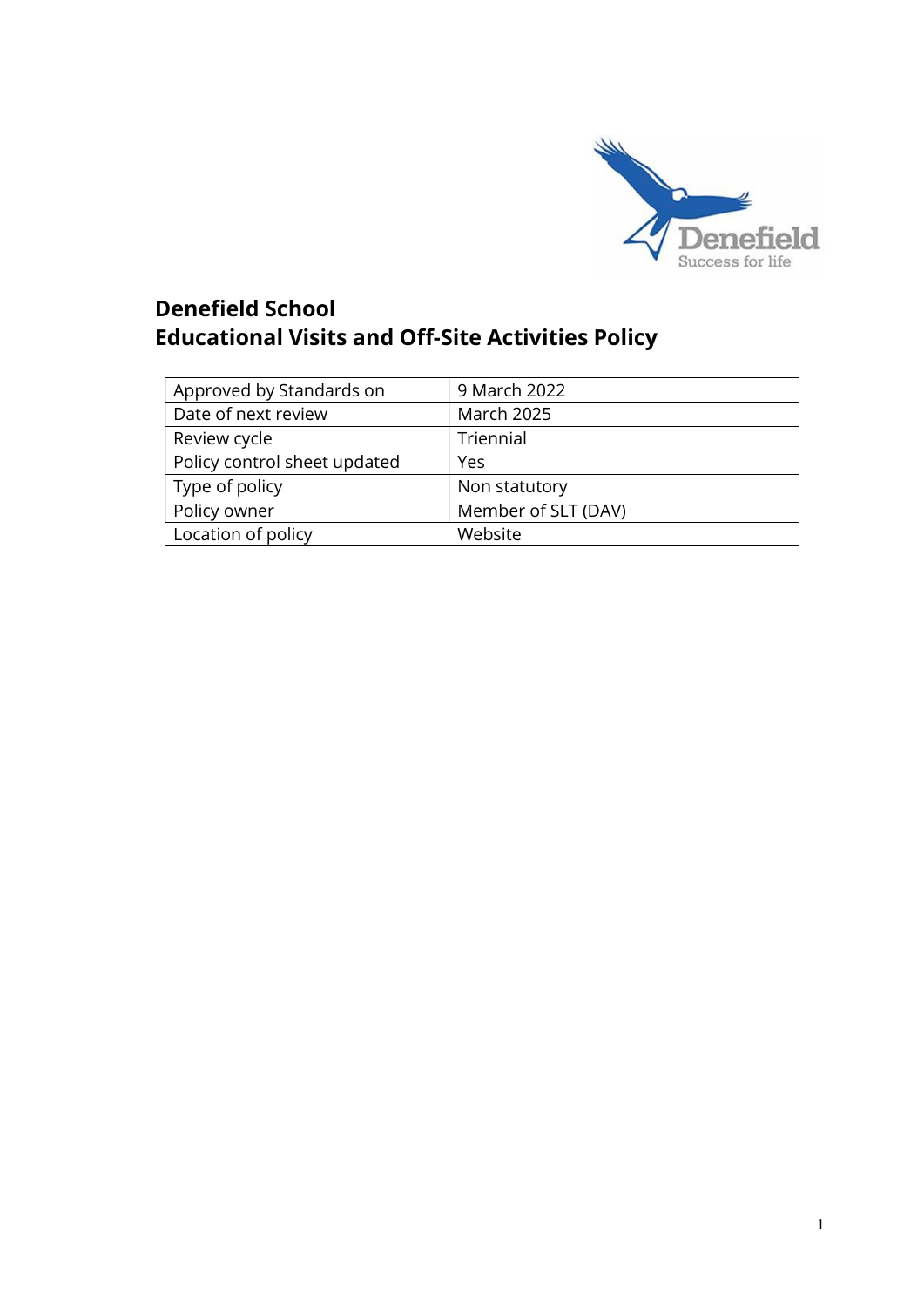

## Educational Visits and Off-Site Activities Policy

Status: Recommended

#### Purpose

The Trustees of Denefield recognise the significant educational value of visits and activities which take place away from the school site and consider that all students should have access to this range of experiences as an entitlement. This work can support, enrich and extend the curriculum as well as develop students' self-confidence, self-esteem and their problem-solving and teamwork skills. This is true of both day visits and residential opportunities.

Denefield prides itself on the care it takes of students and this extends to all educational experiences that students have away from the school site. The management of visits and off-site activities involves particular responsibilities for the health, safety and welfare of all participants: students and staff as well as members of the public and third parties.

This policy covers all off-site activities organised through Denefield and for which the Headteacher and Trustees have responsibility.

## Who/what was consulted

- National Guidance, Outdoor Education Advisors Panel (OEAP), January 2022;
- 'Offsite Activities and Educational Visits: Supplementary Information', Hampshire County Council, January 2022. Denefield uses the offsite visits service of Hampshire County Council which provides access to support and guidance as well as access to the EVOLVE online system for the recording and approval of school visits;
- 'DofE Expedition Guidance', West Berkshire Council, March 2019;
- 'Guidance: Health & Safety on Educational Visits', DfE, November 2018.

This policy takes into account the Public Sector Equality Duty contained in the Equality Act 2010. This means that public bodies must consider all individuals when carrying out their day-to-day work. It also requires that public bodies have due regard to the need to: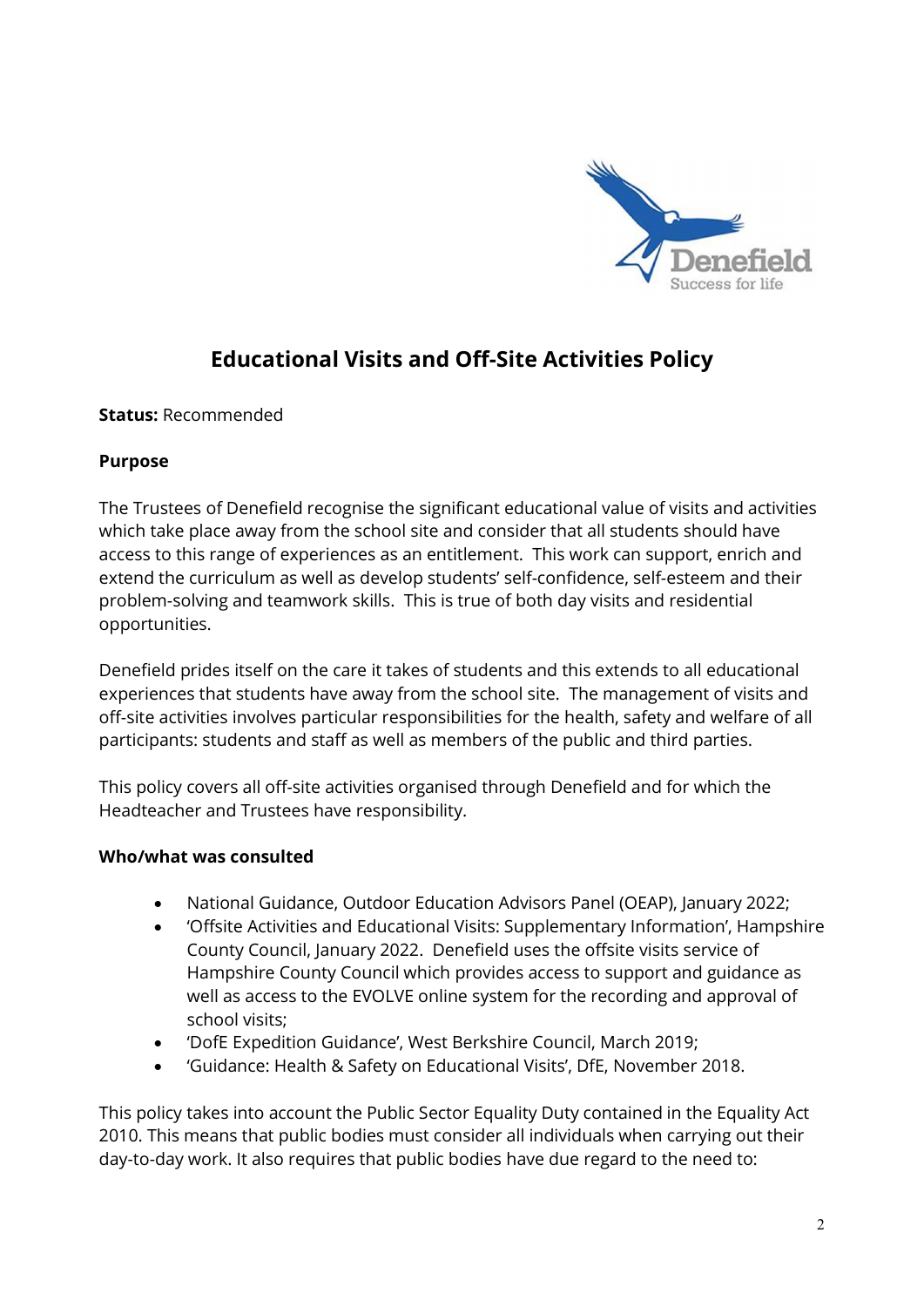- eliminate discrimination
- advance equality of opportunity
- foster good relations between different people when carrying out their activities

## Role of Trustees

The Trustees will:

- be responsible for producing and endorsing a policy for visits and off-site activities;
- ensure that all visits have clear and stated educational objectives;
- ensure that the Headteacher and Educational Visits Co-ordinator (EVC) have taken all reasonable and practicable measures to include students with special educational needs or medical needs on a visit;
- be required to approve those school visits deemed appropriate by the Headteacher in addition to all foreign and residential visits as well as those visits which include adventurous activities;
- receive appropriate feedback on school visits and activities from either the Headteacher or the EVC; and
- ensure that this policy is implemented with due regard to the duties contained in the Public Sector Equality Duty under the Equality Act 2010.

## Role of the Headteacher

The Headteacher will:

- identify appropriate staff to assist with carrying out specific tasks related to this policy;
- be responsible for approving the appropriateness to the curriculum of school visits and activities;
- inform all staff of the school policy and current procedures on visits and off-site activities;
- ensure that adequate safeguarding/child protection and accident/incident procedures are in place and are reviewed as necessary;
- ensure that the Hampshire manual has been followed and that the web-based 'Evolve' paperwork has been completed;
- ensure all visits and off-site activities are based on a suitable risk assessment and adequate controls have been identified;
- seek additional guidance where there is uncertainty about safe practice and of any individual visit or activity;
- seek to ensure that all visits and activities comply with the school Health & Safety Policy, Hampshire guidance, and recognised good practice;
- appoint a suitable Educational Visits Co-ordinator;
- appoint a suitably experienced visit leader for all visits and off-site activities;
- identify and prioritise associated training needs for staff, including 'trip leader' training and induction training in risk assessment;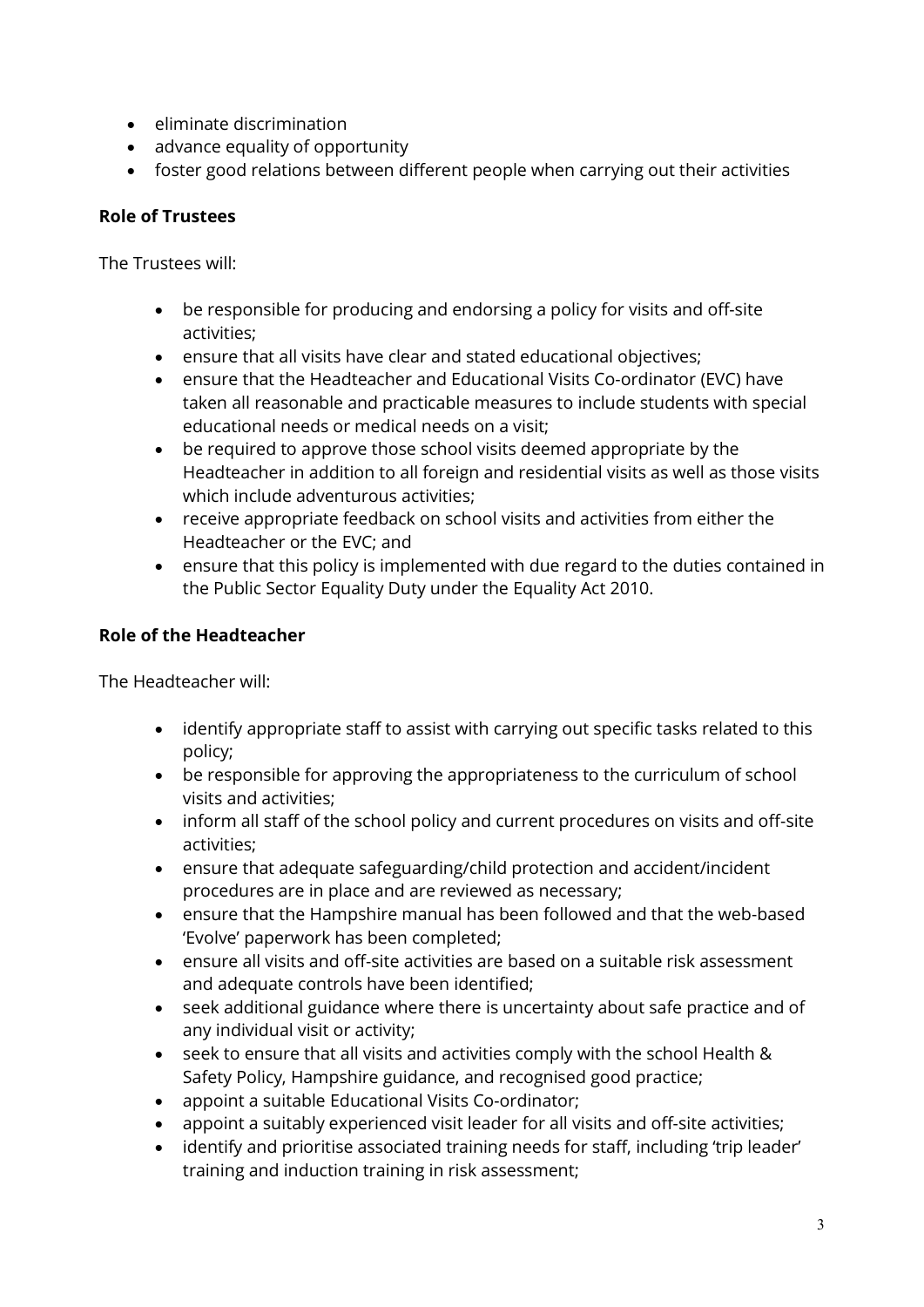- ensure that the ratio of supervisors to participants is appropriate to the numbers, ages and abilities of the participants concerned;
- ensure that Trustee approval, where appropriate, has been sought and gained; and
- ensure that parental consent has been gained in writing.
- ensure the Educational Visits Co-Ordinator (EVC) is aware of their role, tasks and duties.

## Role of the Educational Visits Co-ordinator

The Educational Visits Co-ordinator will:

- carry out tasks delegated by the Headteacher and support them and Trustees with approval and other decisions;
- ensure that only competent persons lead or supervise a visit and ensure that trip leaders are aware of their role, tasks and duties.
- organise training and induction for those leading or accompanying a visit, as required;
- ensure that emergency procedures and emergency contacts are in place; and
- liaise with Hampshire County Council's Outdoor Education, PE & Sport Service (Hampshire Outdoors).
- ensure that all Evolve paperwork is completed and approved

## Role of the visit leader

The visit leader will:

- gain approval for the visit or off-site activity from the Headteacher following stated procedure;
- have overall responsibility for the planning, supervision and conduct of the visit or off-site activity;
- consider if the timing and/or destination of visits or activities will have implications for students or staff with particular Protected Characteristics;
- undertake a risk assessment in order to assess the suitability of the visit or offsite activity, including undertaking a site visit where appropriate and possible;
- check that all staff, including those leading adventurous activities are appropriately qualified;
- ensure parents/carers have signed consent forms, including medical and emergency information;
- inform all the relevant staff about the organisational and logistical aspects of the visit or off-site activity;
- be aware of child protection/safeguarding issues and consider these when planning the visit;
- organise the financing of the visit, e.g. regarding appropriate costs/funding and collection of money where relevant; publicising the availability of financial support for FSM students;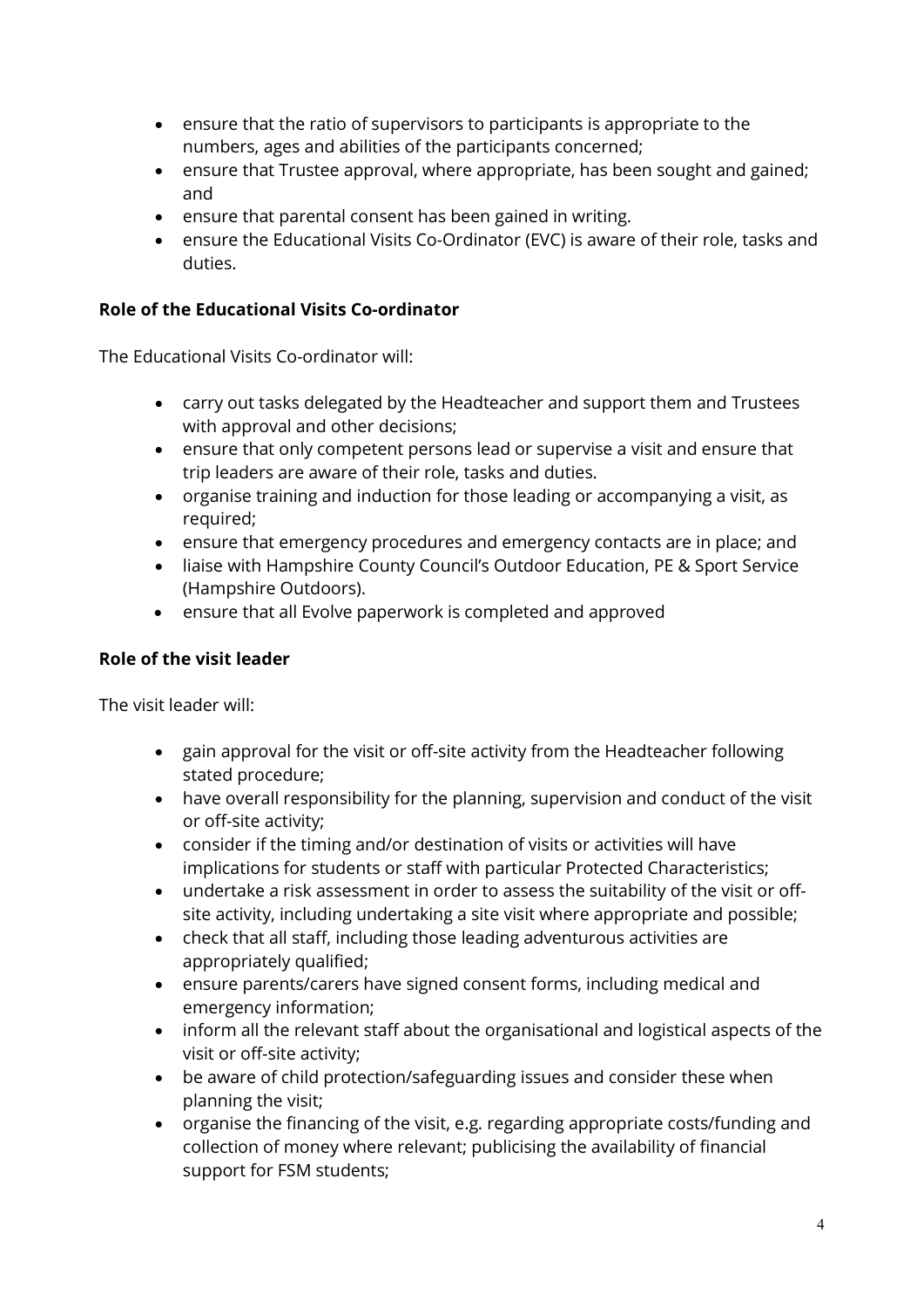- ensure specialist equipment is managed in a responsible manner and report defects;
- consider First Aid provision and ensure necessary first aid equipment is available, including during travel;
- ensure suitable additional staffing has been agreed;
- ensure students receive appropriate information and guidance before and during the visit or off-site activity;
- ensure that the visit and the school have contact details for inside and outside of normal school hours;
- arrange staff and student feedback on the visit outcomes and
- organise a parents' information evening or other communication with parents as appropriate and
- take all reasonable steps to ensure the health, safety and welfare of all visit members including following national safeguarding guidance, particularly part 1 of KCSIE.

#### . Role of additional staff

Additional staff will:

- follow agreed practice and procedure;
- take all reasonable steps to ensure the health, safety and welfare of all visit members including following national safeguarding guidance, particularly part 1 of KCSIE; and
- report to the visit leader any incident which may compromise the health, safety and welfare of visit members.

## Role of students

Students will:

- follow the Behaviour and Discipline (B&D) Policy whilst on a school visit, 'including peer on peer abuse addendum';
- follow the instructions of the visit leader and other staff. These may include instructions on time keeping, behaviour, dress code or attitude to other members of the public, including being sensitive to local codes and customs;
- follow agreed codes of conduct;
- report to a member of staff any incident which may compromise the health, safety and welfare of visit members;
- represent Denefield in a positive and appropriate manner and
- follow agreed process for the use of mobile phones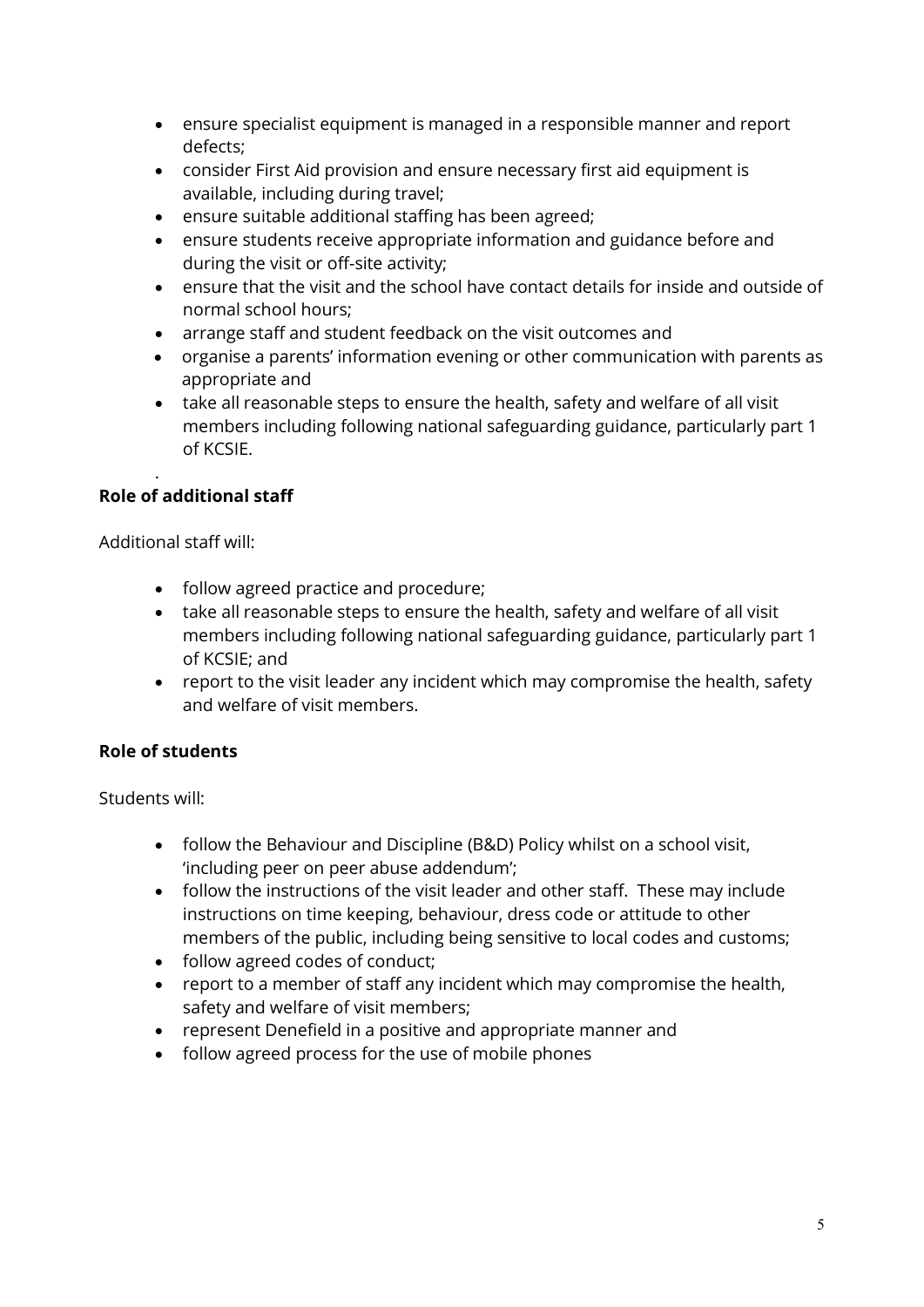## Role of parents/carers

Parents/carers should:

- make an informed decision on whether their child should participate in the visit based on the information provided: this may be in writing and via a briefing session;
- prepare their child sufficiently, including reinforcing the appropriate code of conduct;
- provide the visit leader with emergency contact details and sign the consent form(s); and
- provide the visit leader with any extra information, e.g. medical requirements, which may affect their child's participation in the visit or activity.

#### Organisation and planning

The visit leader should be familiar with the guidance outlined in this document and Hampshire County Council's document 'Offsite Activities and Educational Visits: Supplementary Information'. Leaders must follow the guidance outlined in the planning pack on the Evolve website, hard copies of which are held by the EVC and available upon request, and refer to school model risk assessments as appropriate.

#### Risk assessment

 Risk assessments should be completed for all types of visit and off-site activity. These include programmes of work, travel arrangements and venues. They focus on significant hazards and associated risks and will be subject to review and amendment as necessary. There is a need to assess risk before, during and after every visit or activity.

#### Staff: student ratios

The standard ratio, in normal circumstances, is at least one member of staff accompanying every 15 students, with a minimum of two, one of whom must be a teacher. For adventurous or remote activities, residential visits and visits abroad, the ratio should increase to one member of staff to every 10 students with a minimum of two staff, both of whom should be teachers. Best practice is that at least one male and one female member of staff should accompany mixed visits.

Exceptions to the above may include sports fixtures and local ventures, depending on the risk assessment carried out. The Headteacher must agree all exceptions.

Students who are considered a risk to the safety of themselves or others may be prohibited from participating in the visit or activity. The visit leader must inform parents of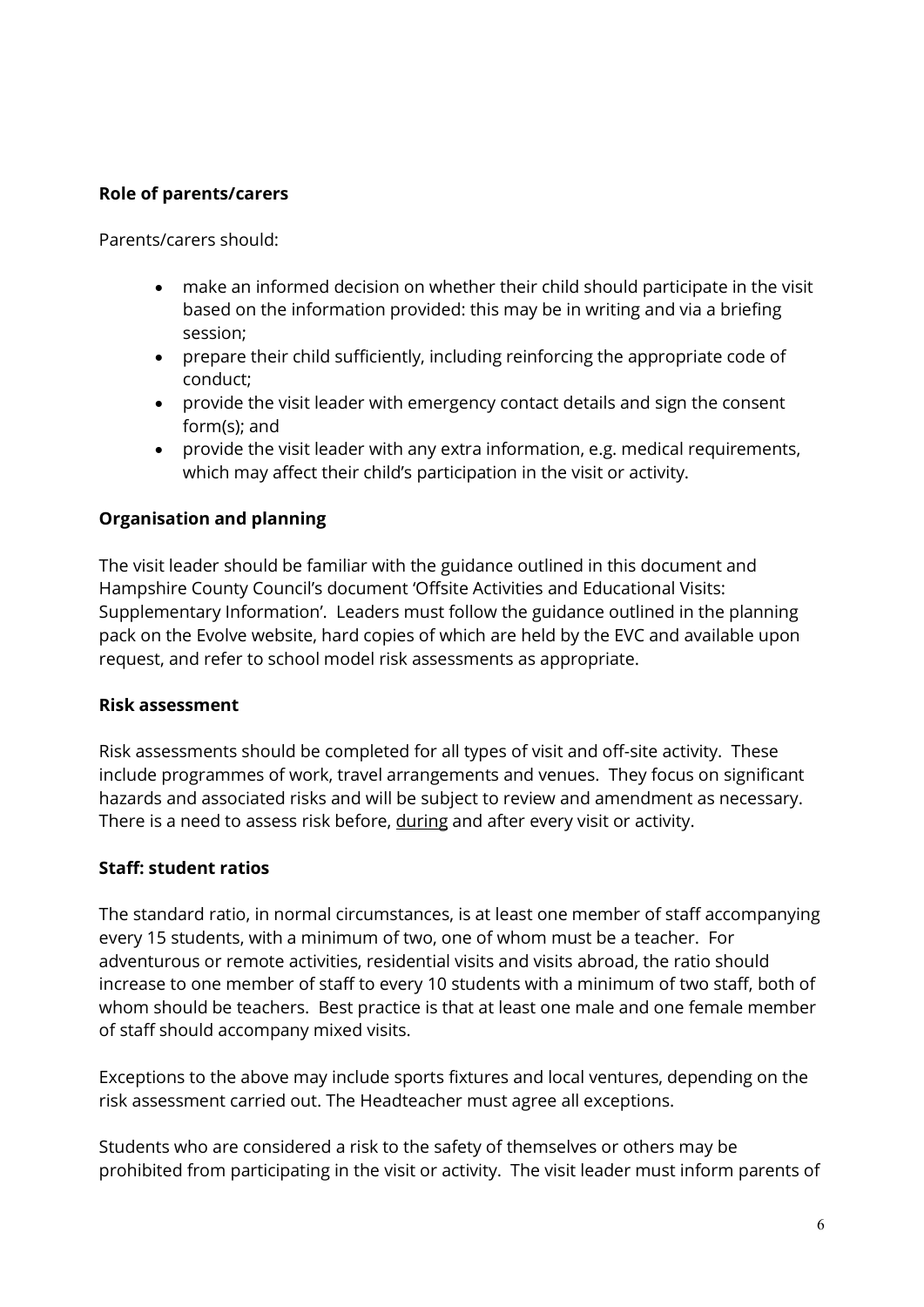the reason(s). For these students, wherever possible, the curricular aims of the visit or activity should be fulfilled in other ways.

## Finance

Compulsory visits, as stipulated by examination syllabuses, which involve a cost, must be financed by the school. The School abides by very specific regulations for residential educational visits and the School cannot charge for:

- education provided on any visit that takes place during school hours
- education provided on any visit that takes place outside school hours if it is part of the
	- national curriculum, or part of a syllabus for a prescribed public examination that the
	- student is being prepared for at the school, or part of religious education
- supply teachers to cover for those teachers who are absent from school accompanying the residential visit.

The school is able to ask for voluntary contributions for any school activity including those that take place during school hours. No child will be excluded from an educational activity within school hours for which a voluntary contribution has been requested because their parents / carers are unable or unwilling to pay the contribution. If insufficient contributions are made to cover the cost of the activity, the school will try to source the funds from elsewhere but, if this is not possible, can decide to cancel the trip due to insufficient funds.

Where part-time staff are needed on a trip for supervision purposes, they may be paid fulltime school hours, at their normal hourly rate, for any school days which the trip includes. No payment is available for weekends/holidays or hours outside the normal school day (currently 8.30am ~ 3.00pm). Any extra staffing costs must be built into the trip budget, and thus into the price advertised to the students.

## **Transport**

The visit leader is responsible for ensuring that the company used for transporting students to, from and during the visit or activity is reputable and subject to the laws governing the carriage of students.

If the school minibus is used, the visit leader must ensure that the driver is suitably qualified, trained and practised in driving the vehicle and is familiar with the location of the first aid kit, fire extinguisher and emergency contact number(s).

The driver should ensure that students are well behaved and wear seat belts at all times. Where a coach company is used, this is the responsibility of all staff present, as instructed by the visit leader.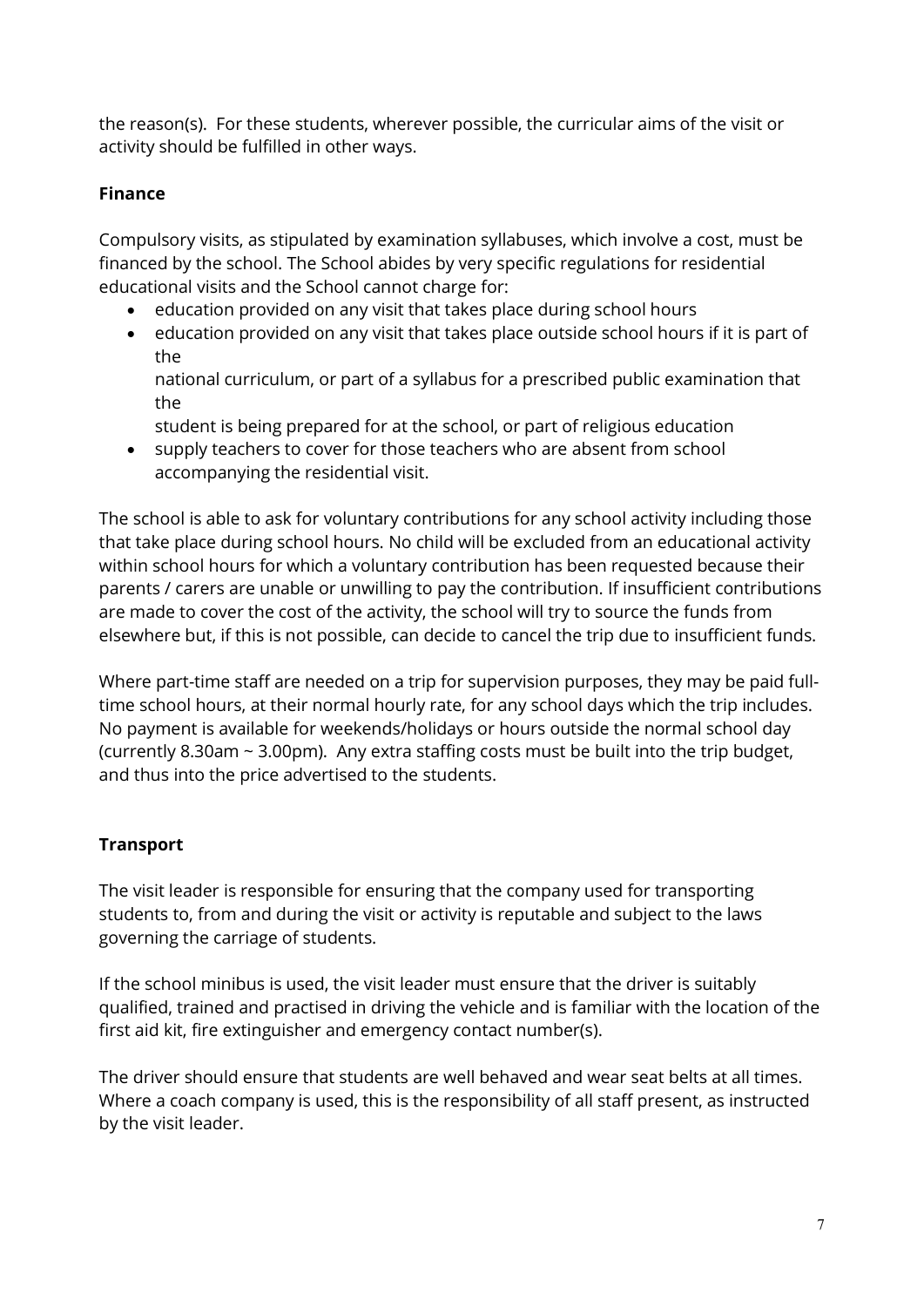A member of staff should not use his/her own vehicle for transporting students on a visit or activity unless specific approval has been given. The member of staff's driving licence and insurance would need to be submitted for approval.

Arrangements should be made to avoid driver fatigue and maintain concentration. This applies particularly to visits and activities taking place outside of the normal school day. A minimum of two drivers are needed on continuous journeys over 100 miles.

Where an adult accompanying a visit is also driving, there should be a non-driving assistant to supervise the students unless:

- the driver is entirely confident that they can effectively supervise participants themselves and the journey is of very short duration; or
- the driver carries a means of communication in the event of a breakdown.

## Emergency procedures

A mobile phone must be taken on all visits and off-site activities. The school has a mobile phone for this purpose. The number must be recorded on the visit approval forms and/or sports fixtures information sheets and the phone must remain turned on at all times during the visit unless temporarily forbidden by the venue.

A copy of the school's Emergency Procedure should be carried by the visit leader at all times.

In the event of a serious accident or emergency, the visit leader should follow the procedure outlined below:

- make an assessment of the situation;
- safeguard the rest of the party;
- attend to the casualty and alert the emergency services;
- contact the school as per the school's Emergency Procedure, where support will be provided by the Headteacher, Deputy Headteacher, EVC or other member of the senior team;
- contact West Berkshire Council if it is not possible to contact the school;
- provide support to visit members; and
- complete an accident report (this may need to be done upon return to school).

The Headteacher, Deputy Headteacher, EVC or member of SLT, will determine procedures for liaison with parents, the media and Trustees, as outlined in the school's Emergency Procedure.

Staff should not discuss details with others, including parents or the media.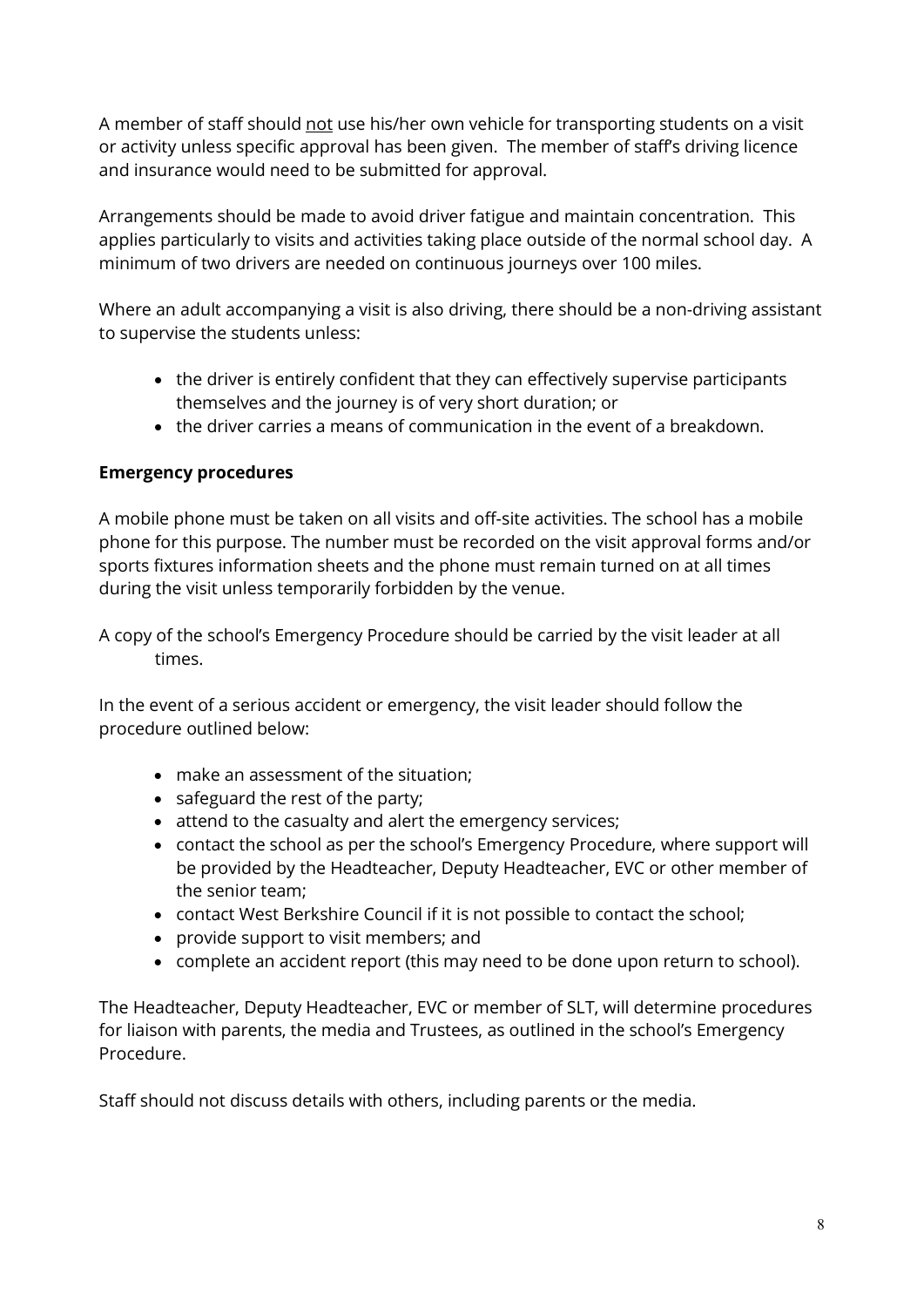## Accidents and incident reporting procedures

All accidents and incidents will be reported as described in the school's Health & Safety Policy.

For all accidents requiring hospitalisation, a verbal report should be given to the Headteacher or responsible member of SLT at the earliest opportunity. Parental contact should be discussed with the Headteacher. A copy of the school Accident Form should be completed and a detailed report forwarded to the Headteacher within 24 hours, if possible.

For all accidents and incidents not requiring hospitalisation, but requiring attention and treatment, an Accident Form should be completed as above. The casualty should be monitored and parents informed as appropriate.

Any incident or potential for incident must be discussed with the EVC so that this risk may be eliminated in the future.

#### Information and communication

A copy of this policy and the associated practical procedures for planning and implementing a visit or off-site activity will be distributed to Faculty Leaders and other TLR holders. Further copies are available from the EVC.

The school will maintain a record of qualifications held by staff in outdoor activities including first aid, lifesaving, minibus driving and specific activities. Staff are responsible for keeping these qualifications up to date if they are used to support school-based activities. This may involve support from the school's INSET budget.

#### Additional requirements for overseas visits

The visit leader must ensure that, prior to the visit, a valid passport has been collected for each student and member of staff together with the relevant visas where appropriate. A check should be made on any non-British passport, to determine if entry to the country of destination requires visas which British passports do not.

The visit leader must ensure that, prior to the visit, a valid Global Health Insurance Card (GHIC) has been collected from each student and member of staff.

The visit leader must issue guidance to all participants on the currency of the destination country (or countries) and ensure that all participants have sufficient funds (or access to funds) in that currency for the duration of their stay.